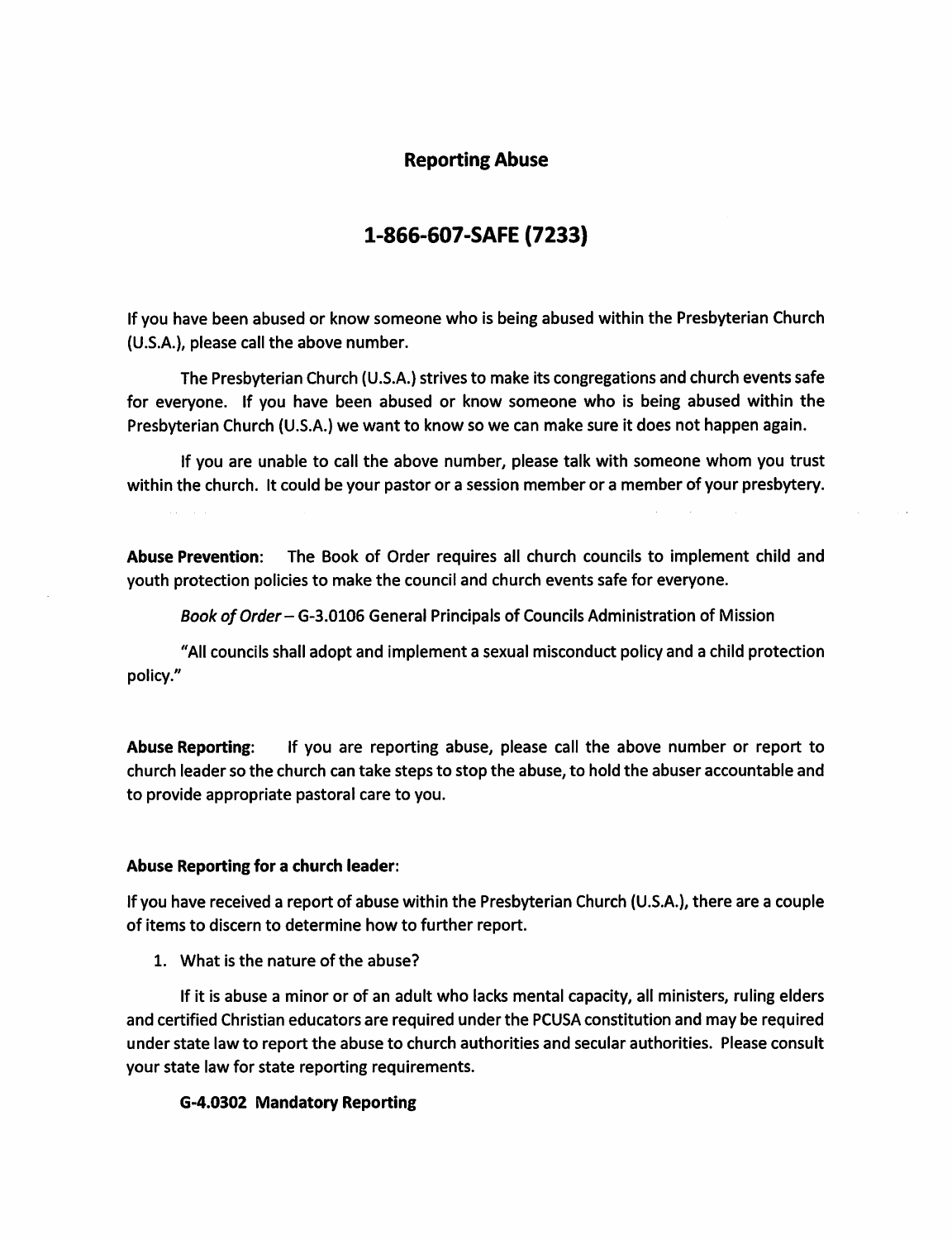Any member of this church engaged in ordered ministry and any certified Christian educator employed by this church or its congregations, shall report to ecclesiastical and civil legal authorities knowledge of harm, or the risk of harm, related to the physical abuse, neglect, and/or sexual molestation or abuse of a minor or an adult who lacks mental capacity when (1) such information is gained outside of a confidential communication as defined in G-4.0301, (2) she or he is not bound by an obligation of privileged communication under law, or (3) she or he reasonably believes that there is risk of future physical harm or abuse.

If it is abuse against a youth (no longer a minor) or an adult, follow the steps below in the Lines of Accountability to determine to whom you should report.

2. What is your role in the Presbyterian Church (U.S.A.) and how did you gain the knowledge of abuse?  $\Delta\omega_{\rm{eff}}$  , where  $\omega_{\rm{eff}}$  $\Delta \sim 1$ state of the contract of the property

#### A. Teaching Elder or Minister of Word and Sacrament

a. You will need to understand the requirement to keep information that you received in the exercise of pastoral care confidential and the circumstances under which you may reveal the information and the circumstances under which you must reveal and report the information under the To whom should you Report: Lines of Accountability.

우리 몸

#### b. G-4.0301 Trust and Confidentiality

In the exercise of pastoral care, teaching elders (also called ministers of the Word and Sacrament) and ruling elders who have been commissioned by a presbytery to limited pastoral service (G-2.10), shall maintain a relationship of trust and confidentiality, and shall hold in confidence all information revealed to them in the course of providing care and all information relating to the exercise of such care.

When the person whose confidences are at issue gives express consent to reveal confidential information, then a teaching elder or a ruling elder commissioned to pastoral service may, but cannot be compelled to, reveal confidential information.

A teaching elder or a ruling elder commissioned to pastoral service may reveal confidential information when she or he reasonably believes that there is a risk of imminent bodily harm to any person.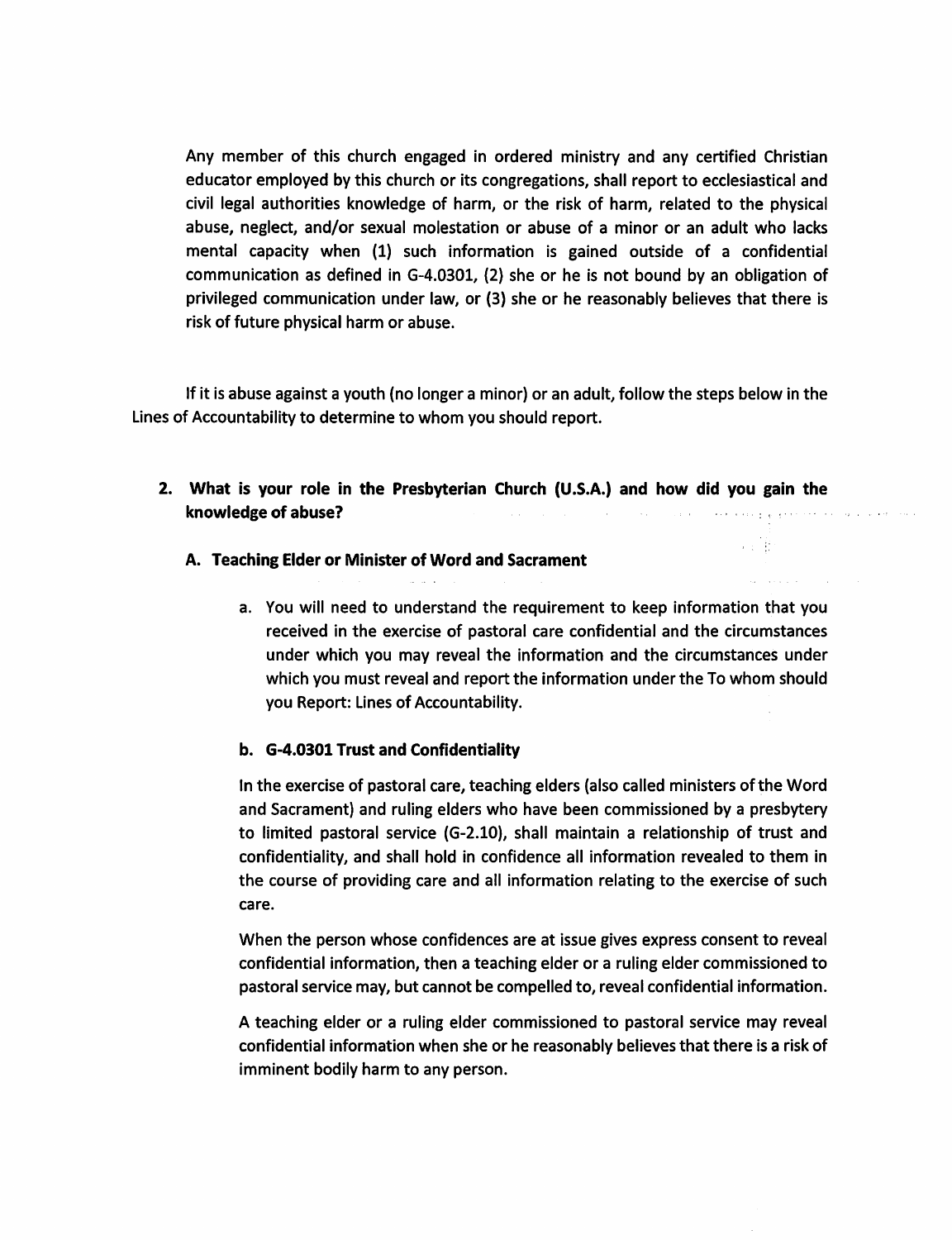- B. All other leaders of the Presbyterian Church (U.S.A.), ordained or not ordained, paid or volunteer
	- a. Report following the To whom should you Report: Lines of Accountability below.

## 3. To Whom should you Report: Lines of Accountability

If you have received a report of abuse of a child or youth or vulnerable adult within the Presbyterian Church (U.S.A.) you will also need to discern the relationship of the person accused of the abusive behavior with the Presbyterian Church (U.S.A.) in order to determine to whom should you further report the abuse.

## A. Abuser is a member of a Congregation

If the person accused of the abusive behavior is a member of a congregation, you should report the abuse to either a pastor of the congregation or the clerk of session of the congregation. The session will appoint a committee to investigate the alleged behavior and may place immediate and/or long-term protective limits around the individual person who is accused's participation in the congregational community.

## B. Abuser is a pastor/ teaching elder/minister of word and Sacrament or a ruling elder commissioned to a particular pastoral service

If the person accused of the abusive behavior is a pastor/ teaching elder/minister of word and sacrament or a ruling elder commissioned by a presbytery to a particular pastoral service, you should report the abuse to the Stated Clerk of the presbytery of which the pastor/teaching elder/minister of word and sacrament is a member or the presbytery which has commissioned the ruling elder to a particular pastoral service. The presbytery will appoint a committee to investigate the alleged behavior and may place immediate and/or long term protective limits such as administrative leave around the individual person who is accused's participation in the PCUSA.

## C. Abuser is a non-member volunteer or employee of a congregation or PCUSA related entity such as a presbytery, synod, or agency of the PCUSA.

If the person accused of the abusive behavior is a non-member volunteer or employee of a congregation you should report the abuse to any member of the session or a pastor/teaching elder/minister of word and sacrament or the clerk of session.

If the person accused of the abusive behavior is a non-member volunteer or employee of a a presbytery or a synod, you should report the abuse to the clerk of the presbytery or synod or a member of the council personnel committee.